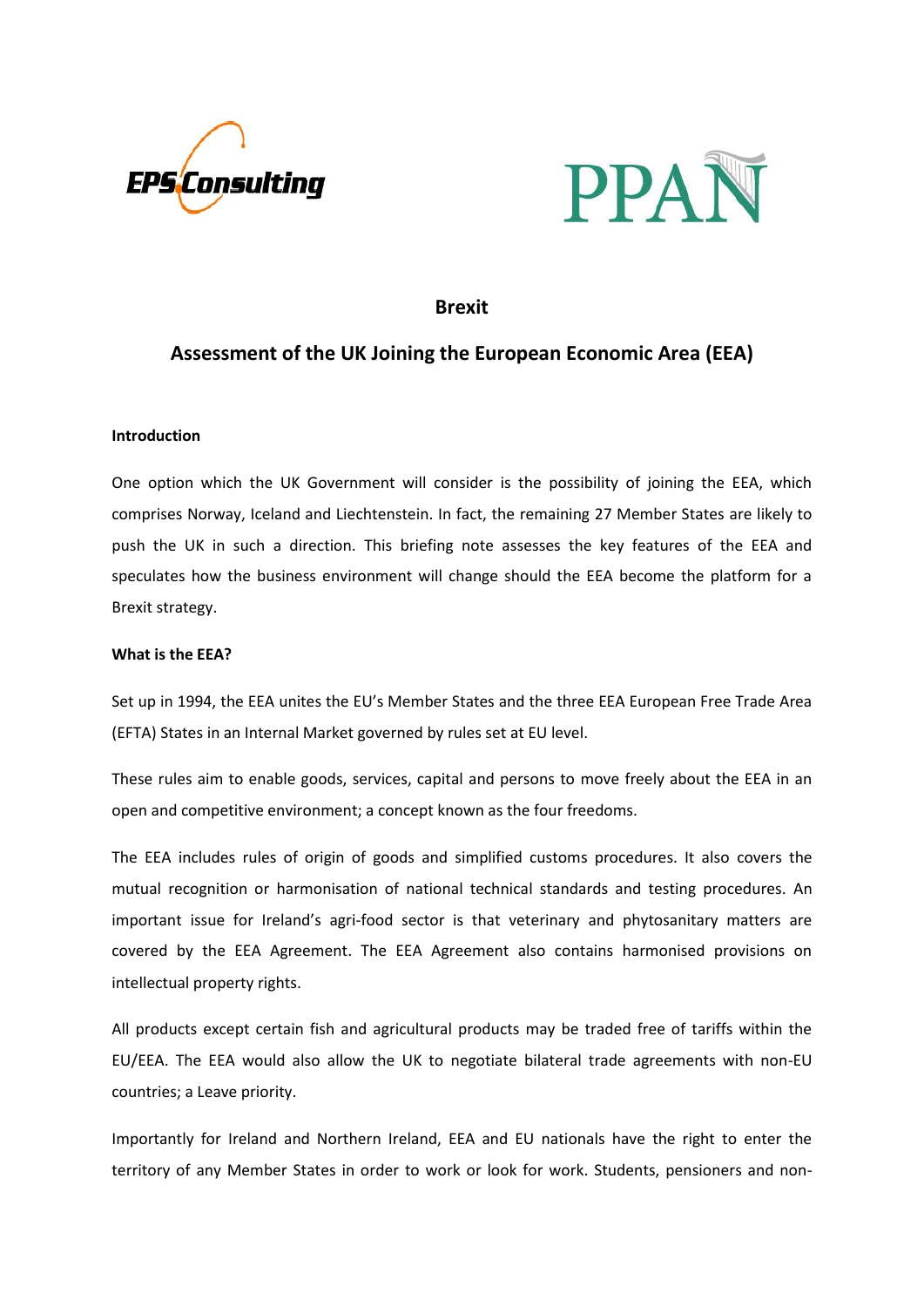working persons also have the right to move and reside in another EU/EEA State. Professional qualifications are accepted and recognised. The UK could rely on Article 112 of the EEA Agreement which allows EEA members to take unilateral action to restrict freedom of movement in the event of 'serious economic, societal or environmental difficulties'; this would be a 'red line' issue.

The EEA Agreement also provides for equal conditions for businesses across the entire Internal Market through the application of the EU's strict competition and State aid rules. Thus if the UK opted for the EEA model it could not introduce new incentives or tax breaks without securing approval from the European Commission's Directorate General for Competition.

The current suite of EU Procurement Directives would continue to apply in the UK.

EEA members cannot avail of the EU financial services passport arrangements. Member States (including the UK) have resisted pressure from EEA members to grant them this commercial advantage. Therefore there is a high risk that that the UK's financial services will lose their EU passport privileges within two years.

#### **Areas for Cooperation**

EEA partner countries collaborate in EU programmes covering research and development (Horizon 2020), information services, training, energy, employment, enterprise and entrepreneurship on condition that they pay a net contribution for access. Thus the UK would have the option as an EEA member to incorporate EU legislation on social and employment, consumer protection, environment, health and safety and company law, or not to as the case may be.

### **Out of Scope**

The EEA does not cover the following areas:

- CAP
- **Fisheries**
- Customs Union
- Common Trade Policy
- EMU
- Economic Surveillance
- Structural Funds
- Energy Regulation
- Climate Change
- **Energy**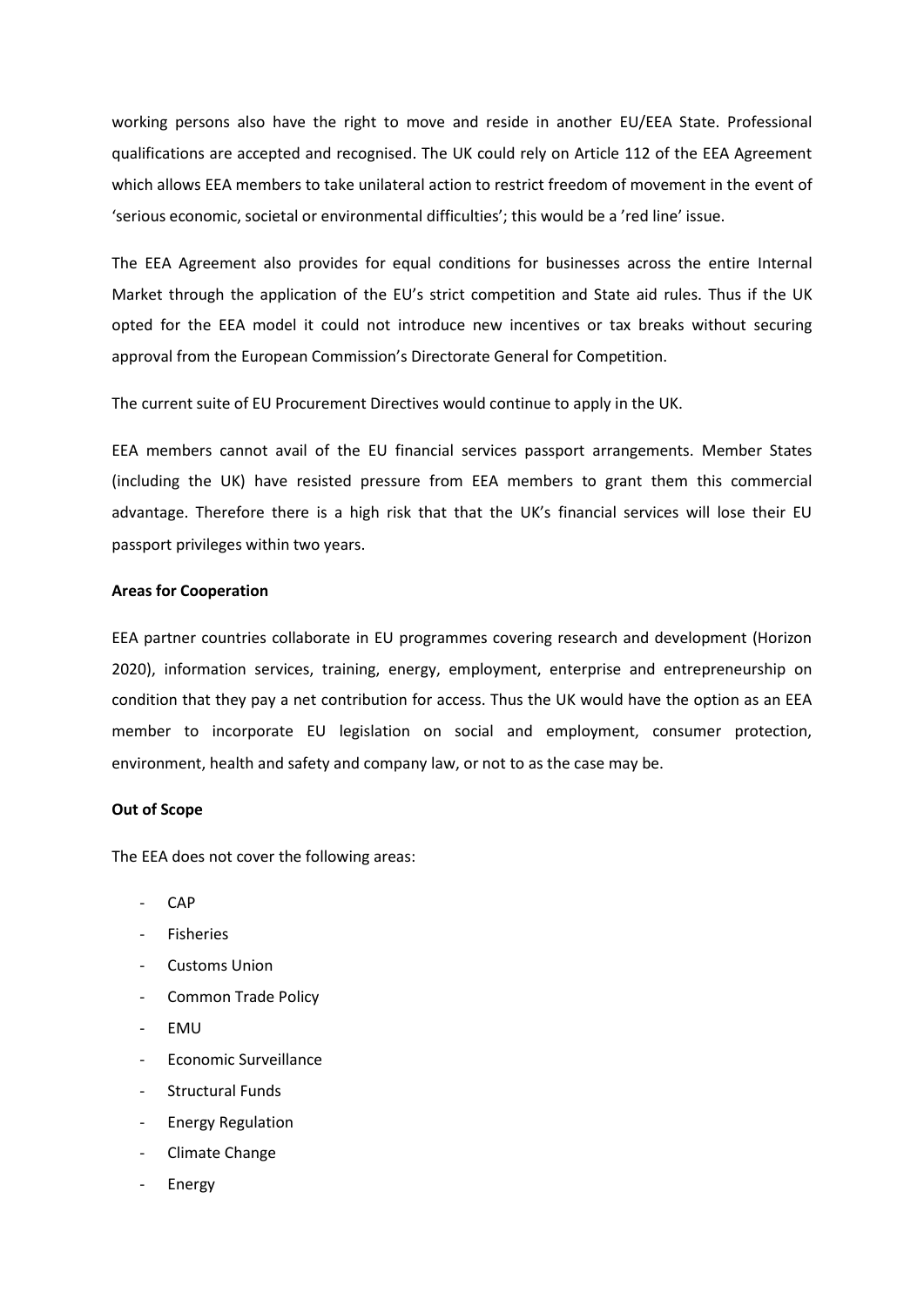- Common Foreign and Security Policy
- Justice and Home Affairs
- **Taxation**

In the event of the UK opting for an EEA solution all the EU Treaty provisions and legislation in these areas would no longer apply.

#### **Legislation and Influence**

The EEA is based on the EU Treaties and on the relevant EU secondary legislation affecting the four freedoms; some 8,700 legal acts in total. EEA members are given the possibility of influencing the shape of EU proposals and to participate in some 200 expert groups of the European Commission but not in the Council of Ministers. However, in reality, the UK would have little influence on the final decisions taken by the Council of Ministers and the European Parliament. The EFTA Surveillance Authority would be responsible for ensuring that the UK complied with their much revised obligations. The UK would also be subject to the EFTA Court, which corresponds to the European Court of Justice.

### **UK Payments**

One of the key issues to be negotiated will be the UK's contribution to the EU budget should it decide to join the EEA. The opening position will be that the UK's contribution should correspond to the relative size of its GDP compared to the GDP of the other EEA members. Therefore it is instructive to look at Norway's net contributions. Norway's annual contribution is some €388m. In addition, as Norway participates in a number of EU programmes, including Horizon 2020, it also pays €447m per annum for access to these programmes. Norway also pays €25m as a condition to its participation in the EU's programme on territorial cooperation (INTERREG). If the UK joined the EEA but decided not to join any EU programmes the annual budget contribution could be as low as €100m; another Leave priority.

#### **How Could the UK join the EEA?**

The EEA Agreement is an international treaty so the UK just needs to become a participating member. As an EU Member State the UK is already a contracting party to the EEA. Particular issues for the UK could be addressed in a series of Protocols. For example, a Protocol could set out issues that are of specific relevance to UK-Irish trade. In addition, the new EEA arrangements could also include transitional arrangements where an immediate opting out of the EU *acquis* would cause major problems or distortions to trade. This scenario assumes the current EEA members would